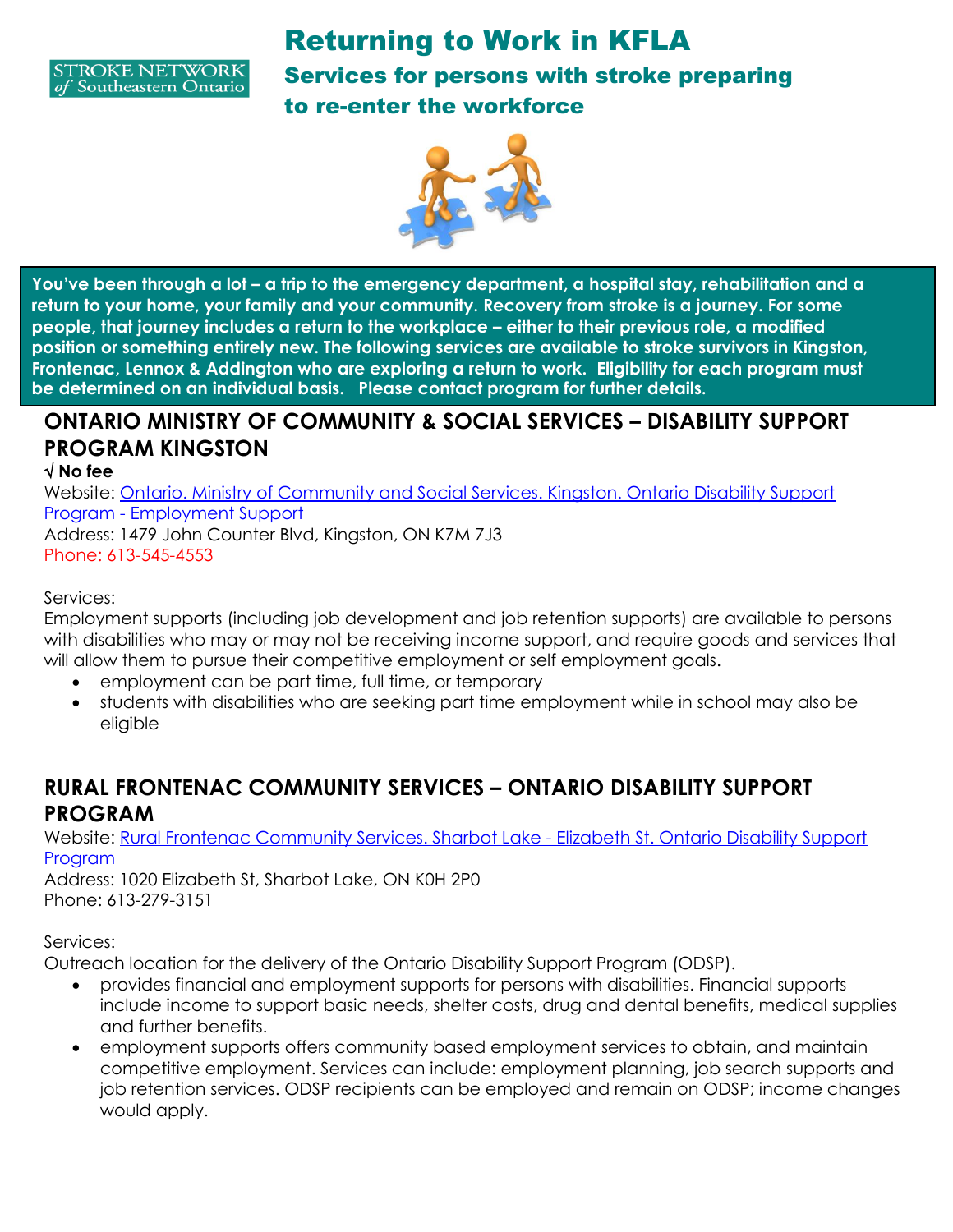

# **RESTART – ONTARIO EMPLOYMENT SERVICES**

**No fee**

Website: [Restart. Ontario Employment Services](file:///C:/eo/en/orginfo/134539/en/)  Address: 900 Montreal St, Kingston, ON K7K 3J9 Phone: 613-542-7373

Services:

Comprehensive employment and job search services.

- assessment of skills, interests and experience
- job search strategies, including resume preparation \* information about careers and occupations, local labour market, employment and training opportunities
- on-the-job training, work experience
- help in maintaining employment
- information and referral to other employment and community services

### **ONTARIO WORKS**

#### **No fee**

Website: [Prince Edward-Lennox & Addington. Social Services. Amherstview. Ontario Works](file:///C:/eo/en/orginfo/176292/en/)  Address: 20 Manitou Cres West, Amherstview, ON K7N 1B4

Phone: 613-354-0957

**OR**

Website: [Prince Edward-Lennox & Addington. Social Services. Napanee -](file:///C:/eo/en/orginfo/178773/en/) Advance Ave. Ontario Works Address: 95 Advance Ave, Napanee, ON K7R 3Y5 Phone: Main Office 613-354-0957

**OR**

Website: [Prince Edward-Lennox & Addington. Social Services. Northbrook. Ontario Works](file:///C:/eo/en/orginfo/176293/en/)  Address: 12497 A Hwy 41 Unit 1, Northbrook, ON K0H 2G0 Phone: 613-336-3300 \* toll free 1-866-615-4888

#### Services:

Financial assistance and employment supports including training and skills development, academic upgrading and work placements.

- monthly allowance based on family size, housing costs and income, monthly drug benefit card
- Employment Start-Up Benefit covers costs related to starting a job or work placement
- Community Start-Up Benefit helps with housing or moving costs
- Health-Related Benefits may include dentures, emergency dental services, eyeglasses, special diet allowance, health care supplies, medical transportation funds, prosthetic devices, funerals and burials
- Employment Resource Centre with walk-in job search centre, access to computers, Internet, fax, photocopier, telephone, resource materials, job banks, labour market information, assistance with resumes, referrals to job counselling and training
- Community Participation volunteer placements
- Job Search Programs based on individual's skills, experience and circumstances
- Employment Placement job matching service
- Job Skills Training development of skills for specific jobs, on-the-job training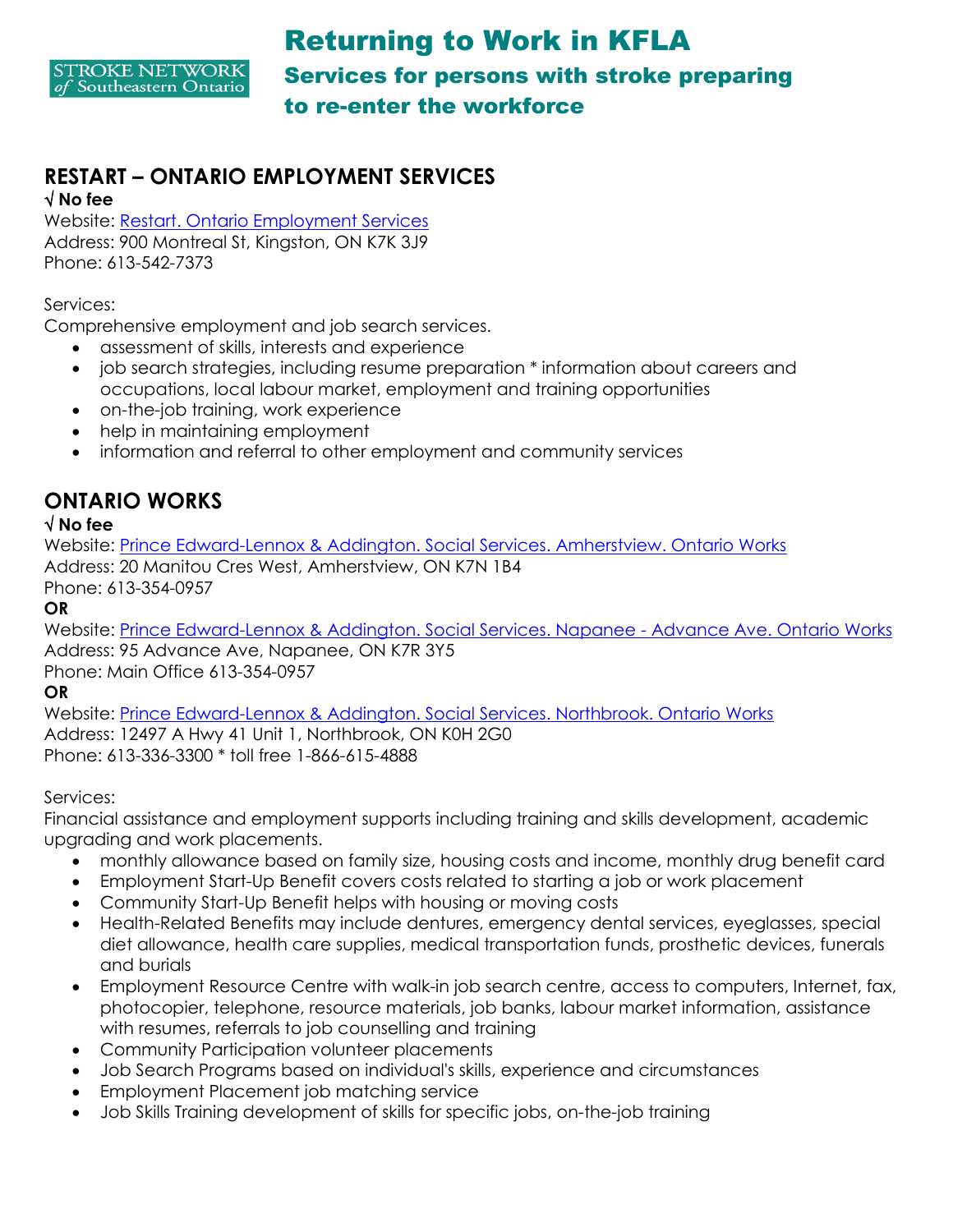**STROKE NETWORK** of Southeastern Ontario

# Returning to Work in KFLA Services for persons with stroke preparing to re-enter the workforce

#### **KEYS JOB CENTRE KINGSTON No fee**

Website: KEYS Job Centre. Kingston - [Sydenham St N. Opportunities Fund Program](file:///C:/eo/en/orginfo/12769/en/)  Address: 182 Sydenham St, Kingston, ON K7K 3M2 Phone: 613-546-5559 OR Address: The Peachtree Plaza, 1187 Princess St Unit 6, Kingston, ON K7M 3E1 Phone: 613-546-5559

Services:

Program that assists persons with disabilities to prepare for, obtain and keep employment.

- career counsellors are available to assist in defining career goals using vocational assessments and decision making tools
- education goals are also explored to facilitate entrance into employment
- job search support and work placements

## **MARCH OF DIMES CANADA REHABILITATION FOR THE DISABLED KINGSTON**

#### **Variable fees for some services**

Website: [March of Dimes Canada. Kingston. Rehabilitation for the Disabled](file:///C:/eo/en/orginfo/178847/en/)  Address: 920 Princess St 3rd Flr, Kingston, ON K7L 1H1 Phone: 613-549-4141

Services:

- Disability Support Program (ODSP) Employment Supports program
- Canadian Veterans Vocational Rehabilitation Services
- Continuing Competence Program (CCP) Services
- vocational and functional assessments
- assistive devices assistance and other provincial programs such as home and vehicle modification assistance and conductive education

# **ST. LAWRENCE COLLEGE ONTARIO EMPLOYMENT SERVICES**

#### **No fee**

Website: St Lawrence College. Kingston - [Midpark Dr. Ontario Employment Services](file:///C:/eo/en/orginfo/134943/en/)  Address: The Park Centre, 785 Midpark Dr Ste 200, Kingston, ON K7M 7G3 Phone: 613-545-3949 ext 1873

Services:

Comprehensive employment and job search services.

- assessment of skills, interests and experience
- job search strategies, including resume preparation
- information about careers and occupations, local labour market, employment and training opportunities
- on-the-job training, work experience
- help in maintaining employment
- information and referral to other employment and community services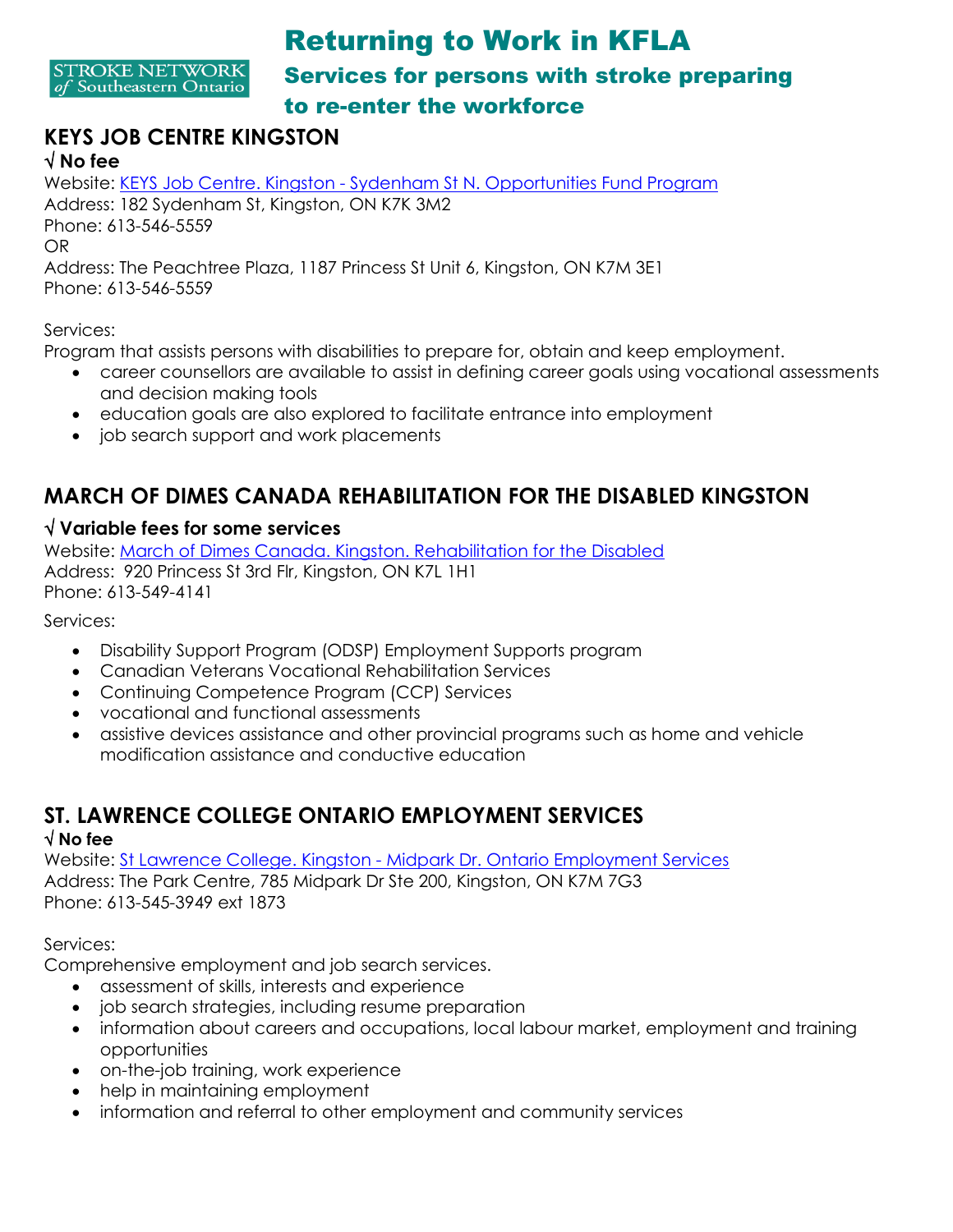

## **KINGSTON COMMUNITY SERVICES GROUP**

#### **No fee**

Website: [Kingston. Community Services Group. Kingston -](file:///C:/eo/en/orginfo/178754/en/;jsessionid=f39772d98b4aa1b474653183d70c) 362 Montreal St, 2nd Flr. Ontario Works - [Housing & Social Services Department](file:///C:/eo/en/orginfo/178754/en/;jsessionid=f39772d98b4aa1b474653183d70c) 

Address: 362 Montreal St 2nd Flr, Kingston, ON K7K 3H5

Phone: 613-546-2695

**OR**

Website: [Kingston. Community Services Group. North Frontenac -](file:///C:/eo/en/orginfo/179215/en/) Sharbot Lake Satellite Office. Ontario Works - [Housing & Social Services Department](file:///C:/eo/en/orginfo/179215/en/) 

Address: Northern Frontenac Community Services Corporation, 1020 Elizabeth St, Sharbot Lake, ON K0H 2P0

Phone: 613-279-3151

#### **OR**

Website: [Kingston. Community Services Group. South Frontenac -](file:///C:/eo/en/orginfo/12405/en/) Sydenham Satellite Office. Ontario Works - [Housing & Social Services Department](file:///C:/eo/en/orginfo/12405/en/) 

Address: Community Services, 4295 Stage Coach Rd, Sydenham, ON K0H 2T0 Phone: 613-376-6477

#### Services:

Temporary financial assistance and employment supports to those most in need residing in the City of Kingston and County of Frontenac while they undertake requirements to become and stay employed.

- monthly financial assistance is available to eligible (needs tested) residents for basic needs and shelter. The amount of assistance paid is determined by family size, income and expenses.
- employment supports are available to help people become and stay employed. Funding and assistance may be available for community and employment placement, job searching, basic education or job-specific skills training, literacy training, supports to self-employment, Employment Readiness Scale, transportation, referrals to workshops and courses.
- benefits prescribed in the Ontario Works provincial regulations include a prescription drug coverage, vision care for dependent children, special diet, pregnancy nutritional allowance, diabetic supplies, incontinence supplies, medical travel and transportation, and guide dog allowance.
- discretionary Health Benefits may include: adult vision and dental care, health and well-being benefits, new born / child benefits, and other items such as ID replacements. Discretionary Residency Benefits may include: funding towards rent arrears, utility arrears, last month's rent deposit, moving expenses and emergency heating fuel.
- emergency assistance may be paid to a person experiencing an extreme, urgent, and unusual situation that jeopardizes the health and well-being of a member of the benefit unit, where all other financial means have been explored and exhausted.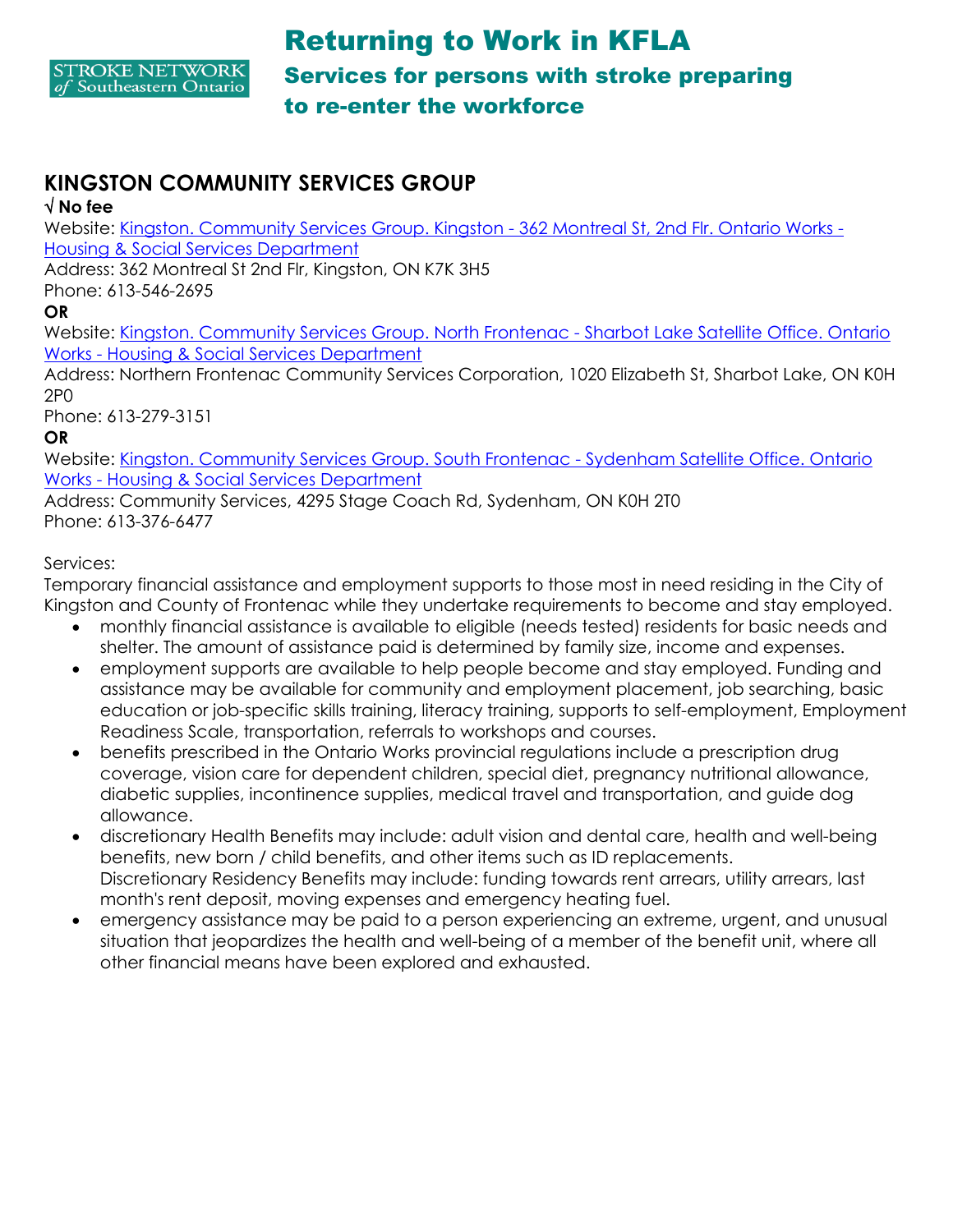

# **ASSOCIATION CANADIENNE-FRANÇAISE DE L'ONTARIO, CONSEIL RÉGIONAL DES MILLE-ÎLES. KINGSTON. ONTARIO EMPLOYMENT SERVICES**

#### **No fee**

Website: /eo/en/orginfo/163778/en/;jsessionid=fec174fdf37bd1ca8ea76e0653a0Association [canadienne-française de l'Ontario, Conseil régional des Mille-Îles. Kingston. Ontario Employment](file:///C:/eo/en/orginfo/163778/en/;jsessionid=fec174fdf37bd1ca8ea76e0653a0)  **Services** 

Address: Barriefield Centre, 760 Highway 15 Unit 11, Kingston, ON K7L 0C3 Phone: 613-546-7863

#### Services provided in French:

Comprehensive employment and job search services.

- assessment of skills, interests and experience
- job search strategies, including resume preparation
- information about careers and occupations, local labour market, employment and training opportunities
- on-the-job training, work experience
- help in maintaining employment
- information and referral to other employment and community services

### **CAREER LIFE MANAGEMENT GROUP. CAREER COUNSELLING AND VOCATIONAL REHABILITATION - EMPLOYMENT COUNSELLING - PRE-RETIREMENT PLANNING AND COUNSELLING**

#### **Variable fees**

Website: None Email: [clmgkingston@gmail.com](mailto:clmgkingston@gmail.com) Phone: 613-384-2066 or 613-817-6022

#### Services:

Private company specialized in educational/career planning.

- information, guidance, coaching, counselling
- career/vocational assessment and counselling
- resume, cover letter and employment self-marketing consultations
- provides outplacement and disabilty case management services to companies and their employees
- in-home and e-counselling services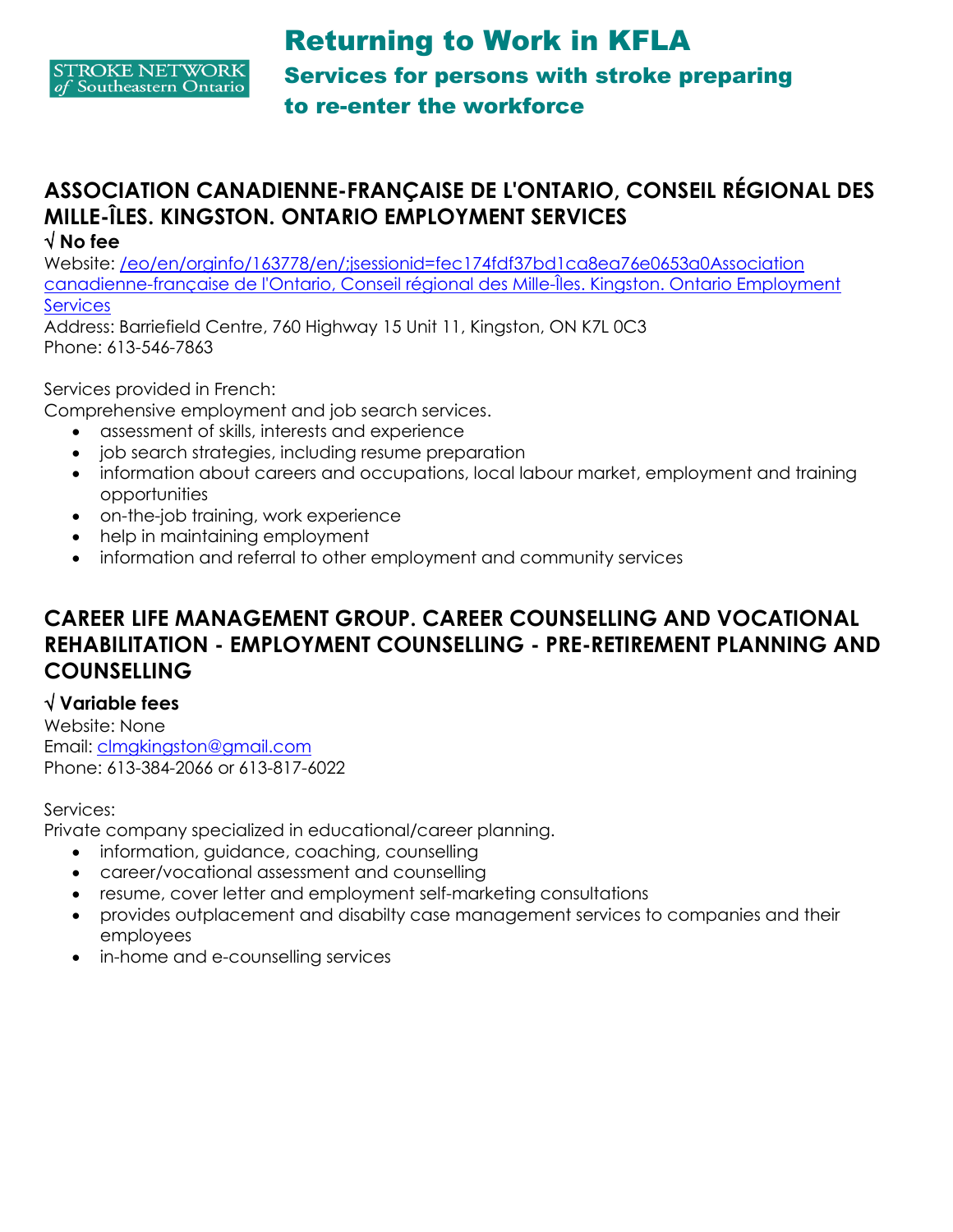

### **ALGONQUIN & LAKESHORE CATHOLIC DISTRICT SCHOOL BOARD KINGSTON Activity fee may apply**

Website: [Algonquin and Lakeshore Catholic District School Board. Kingston -](file:///C:/eo/en/orginfo/221317/en/;jsessionid=fec174fdf37bd1ca8ea76e0653a0) Loyola School of Adult and [Continuing Education. Literacy and Basic Skills](file:///C:/eo/en/orginfo/221317/en/;jsessionid=fec174fdf37bd1ca8ea76e0653a0) 

Address: Loyola School of Adult and Continuing Education, 1440 Princess St, Kingston, ON K7M 3E5 Phone: 613-544-3361

Services:

Courses designed for adult learners who want to complete their high school diploma, focus on reading, writing, mathematics, and social sciences.

- Community adult high school offering an alternative educational setting for adults
- Prior Learning Assessment Recognition (PLAR) for Mature Students
- School to work transition programs
- Computer upgrading

## **KINGSTON LITERACY & SKILLS**

 **No fee** (child care and transportation subsidies may be available to eligible learners) Website: Kingston Literacy & Skills. Kingston - [Bath Rd. Literacy and Essential Skills](file:///C:/eo/en/orginfo/56034/en/;jsessionid=ab341451bb1b8c247edef857ec6e)  Address: 16 Bath Rd, Kingston, ON K7L 1C4 Phone: 613-547-2012

Services:

Literacy, numeracy and essential skills services to assist in transitioning to employment, apprenticeship, secondary-school credit, post-secondary education or independence.

- support in clarifying upgrading goals and developing a training plan to achieve them
- academic upgrading that helps individuals develop the necessary skills for entry into postsecondary education, apprenticeship training or employment

# **LIMESTONE DISTRICT SCHOOL BOARD. KINGSTON**

#### **No fee**

Website: [Limestone District School Board. Kingston -](file:///C:/eo/en/orginfo/178362/en/;jsessionid=ab341451bb1b8c247edef857ec6e) Cowdy St. Literacy and Basic Skills - Community [Education Centres -](file:///C:/eo/en/orginfo/178362/en/;jsessionid=ab341451bb1b8c247edef857ec6e) Second Chance Address: 33 Cowdy St, Kingston, ON K7K 3V9

Phone: 613-548-3462

Services:

Literacy and basic skills training, including numeracy, digital, communication and interpersonal skills.

 helps learners prepare for employment, apprenticeship, secondary-school credit, post-secondary education and greater independence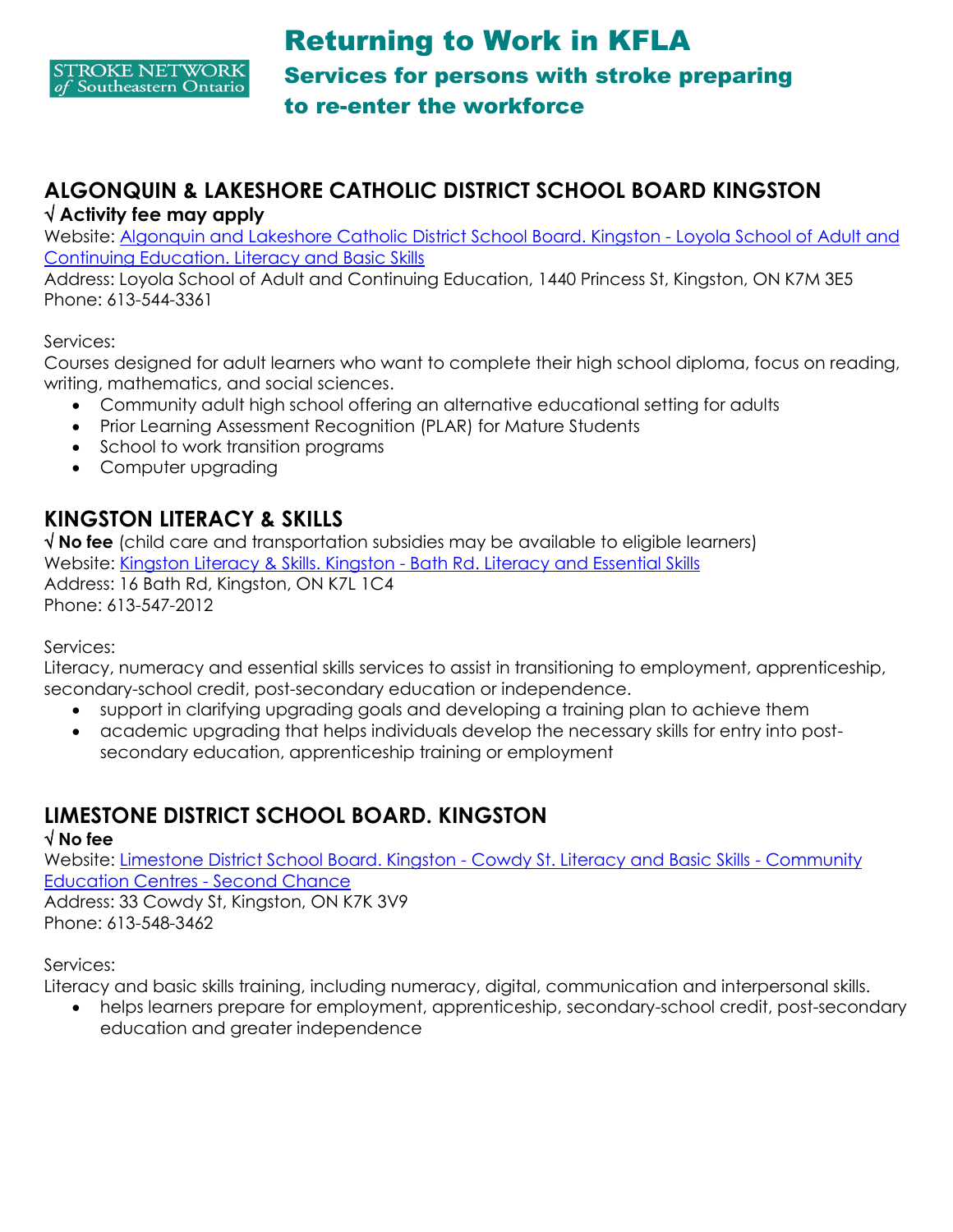

## **LIMESTONE DISTRICT SCHOOL BOARD. KINGSTON**

#### **No fee (for credit programs)**

Website: Limestone District School Board. Kingston - [Limestone Community Education. Literacy and Basic](file:///C:/eo/en/orginfo/178492/en/;jsessionid=ab341451bb1b8c247edef857ec6e)  **Skills** 

Address: 164 Van Order Dr South Entrance, 2nd Flr, Kingston, ON K7M 1C1 Phone: 613-542-7369

#### Services:

Community education centre.

- continuing education programs
- evening credit program (teacher assisted self study)
- cooperative education programs (work-study)
- literacy and basic skills training, including numeracy, digital, communication and interpersonal skills
- helps learners prepare for employment, apprenticeship, secondary-school credit, post-secondary education and greater independence

# **OPEN BOOK LITERACY & BASIC SKILLS**

#### **No fee**

Website: [Open Book Literacy and Basic Skills. Open Book Language and Skills Centre. Literacy and Basic](file:///C:/eo/en/orginfo/161251/en/;jsessionid=ab341451bb1b8c247edef857ec6e)  **Skills** 

Address: Robert Meek Community Centre, 559 Bagot St, Kingston, ON K7K 3E1 Phone: 613-544-3361

Services:

Literacy and basic skills training, including numeracy, digital, communication and interpersonal skills.

- helps learners prepare for employment, apprenticeship, secondary-school credit, post-secondary education and greater independence
- support in clarifying upgrading goals and developing a training plan to achieve them.

## **ST. LAWRENCE COLLEGE CAREER/COLLEGE PREPARATORY PROGRAM**

#### **No fee**

Website: St Lawrence College. Kingston - [Portsmouth Ave. Career/College Preparatory Program \(Adult](file:///C:/eo/en/orginfo/179109/en/;jsessionid=ab341451bb1b8c247edef857ec6e)  Uparadina)

Address: 100 Portsmouth Ave, Kingston, ON K7L 5A6 Phone: General inquiries 613-544-5400 ext 1126

Services:

Literacy, numeracy and essential skills services to assist in transitioning to employment, apprenticeship, secondary-school credit, post-secondary education or independence.